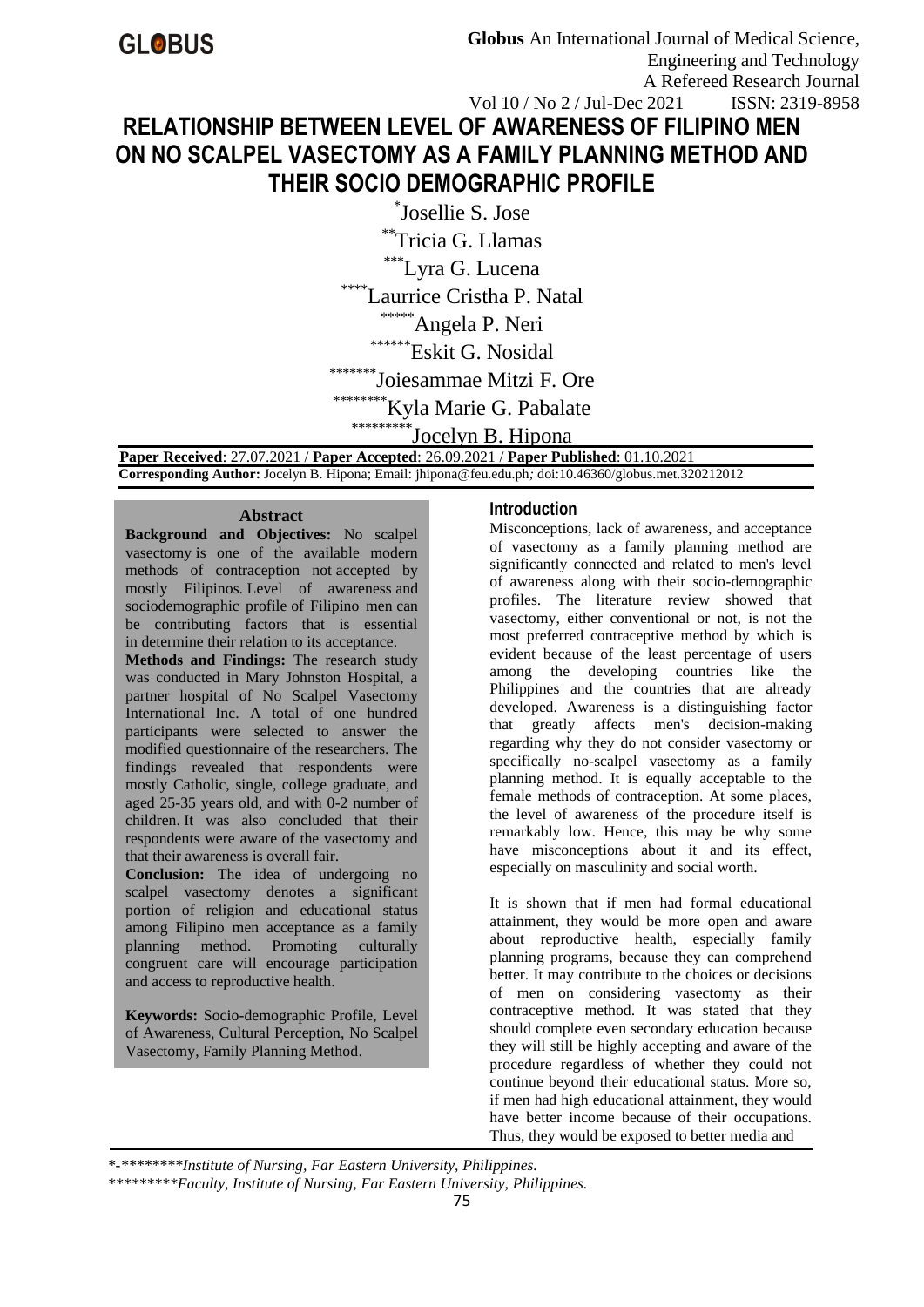facilities, resulting in awareness and acceptance of the method.

#### **Conceptual and Theoretical Framework**

The research study utilized Madeleine Leininger's Theory of Culture Care Diversity and Universality to determine the respondents' level of awareness on no-scalpel vasectomy as a family planning method based on the social structure dimensions including the socio-demographic profile that are influencers in the worldview of the person [4]. If a health care provider is not aware or conscious of the patient's worldview, appropriate nursing interventions may not be given as it both affects the healthcare provider and the patient outcomes.

The main concepts included in this study: Sociodemographic Profile and Level of Awareness having their presumed role in decisions and perspective of Filipino men regarding Non-Scalpel Vasectomy as a Family planning method. The level of awareness within the community correlates to low participation in no-scalpel vasectomy constituting to non-practice of family planning [13]. According to UNICEF's Situational Analysis of Children in the Philippines, there is declining access to sexual and reproductive health in poor urban areas such as the Tondo, Manila due to poverty indicators of fast-growing population. Consequently, the concept of socio-demographic profile is relative to men's educational status in the community showed an average reported rate of attaining at least a high school level [13]. This literacy rate can be a significant portion of why there is an occurrence of irregular and unsteady employment in the area. It can be interpreted from the model that level of awareness can be integrated with the socio-demographic profile as direct relationship on which the uniqueness of the person affects the establishment of awareness base [4]. Thus, the presence of these determinants influences in producing a transcultural sphere of competent nursing care on no-scalpel vasectomy information to the community.

### **Research Methodology**

#### **1. Research Design**

A descriptive correlational design was utilized to describe the phenomena involving interrelated relationship between level of awareness and sociodemographic profile instead of supporting inferences about its causal relationship [8]. This provided an accurate characterization of the chosen population of interest, particularly demonstrating the Filipino men involved in the phenomenon.

# **2. Respondents of the Study**

The respondents in this study were married and unmarried Filipino men aged 24-55 years old seeking and visiting Mary Johnston Hospital. Of all the 700 individuals visiting Mary Johnston Hospital, there were only 100 participants eligible for the study.

#### **3. Research Instrument**

A modification on questionnaires was tailored to the content of the current practices or the target population and to bring out a more precise and concrete answer from the respondents. The modified questionnaire underwent reliability and validity testing to ensure the appropriateness of the questionnaire. It was validated by four urologists and had a Cronbach alpha value of 0.94.

### **4. Research Locale**

The study was conducted in Mary Johnston Hospital in Tondo, Manila. It is the only partner hospital of the No Scalpel Vasectomy International Inc. And the most prominent organization of noscalpel vasectomy in the Philippines offers free noscalpel vasectomy.

# **5. Statistical Treatment of Data**

Collected data was statistically analyzed using the Microsoft Excel program and Statistical Package for the Social Sciences (SPSS). Frequency and percentage were utilized to display numeric data and interpret its percentage of occurrence on the following data points included in the sociodemographic profile, which are age, religion, marital status, highest educational attainment, number of children, and types of the family planning method. For testing the relationship between level of awareness and sociodemographic profile, the Pearson's correlation coefficient was used to evaluate the two continuous variables by comparing the data in a covariance measure [12].

#### **6. Data Collection Procedure**

Researchers asked permission to conduct the study to the Ethical Review Board and in submission of its approval and letter of intent was given to Mary Johnston Hospital. In consequence with the conditions brought by the current COVID-19 pandemic, the researchers sought help on research assistants for data gathering procedure. The hard copies of the informed consent and questionnaire were delivered through a courier. The study was conducted for three consecutive weeks.

#### **7. Ethical Consideration**

The Ethics Review Committee of the university reviewed and checked this research study to ensure that the research study does not violate all ethical considerations that should be observed, also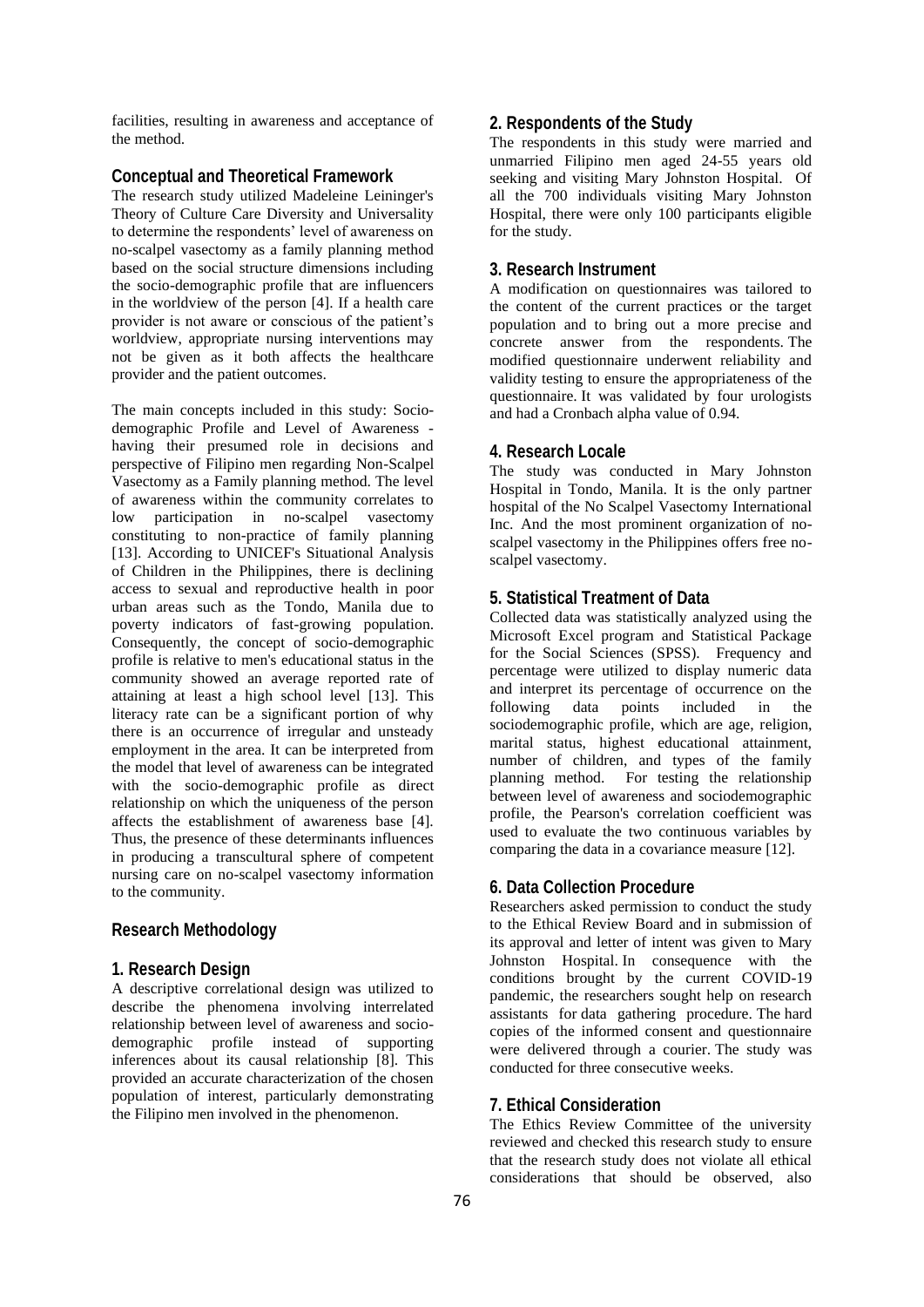significantly abiding with the National Ethical Guidelines for Health and Health- Related Research 2017 published by the Philippine Health Research Ethics Board. The involved research respondents were provided with a WHO informed consent form which included extensive information regarding the intent and context of the research study.

#### **Results**

# **Table 1: Distribution of the Sociodemographic Profile of the Respondents**

| <b>Frequency</b> | Percentage |
|------------------|------------|
|                  |            |
| 73               | 73.00%     |
| 4                | 4.00%      |
| 11               | 11.00%     |
| 12               | 12.00%     |
|                  |            |
| 80               | 80.00%     |
| 12               | 12.00%     |
| 3                | 3.00%      |
| 1                | 1.00%      |
| 1                | 1.00%      |
| 3                | 3.00%      |
|                  |            |
| 84               | 84.00%     |
| 16               | 16.00%     |
|                  |            |
|                  |            |

| College Graduate       | 70                          | 70.00% |
|------------------------|-----------------------------|--------|
| College                | 20                          | 20.00% |
| Undergraduate          |                             |        |
| <b>HS</b> Graduate     | 6                           | 6.00%  |
| $>$ HS Graduate        | $\mathcal{D}_{\mathcal{L}}$ | 2.00%  |
| Post Baccalaureate     | 2                           | 2.00%  |
| <b>No. of Children</b> |                             |        |
| 0-2 Children           | 91                          | 91.00% |
| 3-5 Children           |                             | 7.00%  |
| 6-8 Children           | 2                           | 2.00%  |

Table 1 presents the frequency and percentage distribution of the socio-demographic profile of the respondents. The highest percentage of age (73%) was from respondents aged 25-35 years old, and the lowest percentage of age (4%) was from respondents aged 46- 55 years old. Most of the respondents were Catholic (80%); the Protestant and Members Church of God International had the lowest percentage (1%). The percentage of single respondents was higher (84%) than the percentage of married respondents (16%). When it comes to education, most of the respondents were college undergraduate (70%); respondents who have an educational attainment of less than high school graduate or post-baccalaureate had the lowest percentage (2%). The highest percentage in the number of children (91%) belonged to the respondents with 0-2 children. The lowest percentage (2%) was from respondents who have 6-8 children.

# **Table 2: Relationship between Level of Awareness on No-Scalpel Vasectomy and Sociodemographic Profile**

| <b>Level of Awareness</b> | r- value | p-value | <b>Decision</b>   | <b>Remarks</b>  |
|---------------------------|----------|---------|-------------------|-----------------|
| Age                       | 0.049    | 0.625   | Fail to Reject Ho | Not Significant |
| <b>Religion</b>           | 0.025    | 0.013   | Reject Ho         | Significant     |
| <b>Marital Status</b>     | 0.033    | 0.745   | Fail to Reject Ho | Not Significant |
| <b>Education</b>          | 0.064    | 0.525   | Fail to Reject Ho | Not Significant |
| <b>No. of Children</b>    | 0.003    | 0.980   | Fail to Reject Ho | Not Significant |
|                           |          |         |                   |                 |

\*Note: p-value >  $0.05$  = No significant relationship, p-value <  $0.05$  = There is a significant relationship

Table 2 shows a significant relationship between Filipino men's level of awareness on no-scalpel vasectomy as a family planning method and their socio-demographic profile. The result showed that there was no statistically significant relationship between level of awareness and age ( $r = 0.049$ ,  $p =$ 0.625), Marital Status ( $r = 0.033$ ,  $p = 0.745$ ), Education ( $r= 0.064$ ,  $p = 0.525$ ), and the Number of Children ( $r=0.003$ ,  $p = 0.980$ ); the researchers failed to reject the null hypothesis, so there was no significance, except, Religion ( $r= 0.246$ ,  $p = 0.013$ ), the researchers rejected the null hypothesis, so

there was a significant relationship. All p-values more significant than the level of significance equal to 0.05 fail to reject (Not Significant), while all Sig. or p-values less than the level of substantially similar to 0.05 were dismissed (Significant). This implied no statistically significant relationship between the level of awareness of Filipino men on no-scalpel vasectomy as a family planning method and age, marital status, education, and the number of children. At the same time, there was a significant relationship between the level of awareness and religion.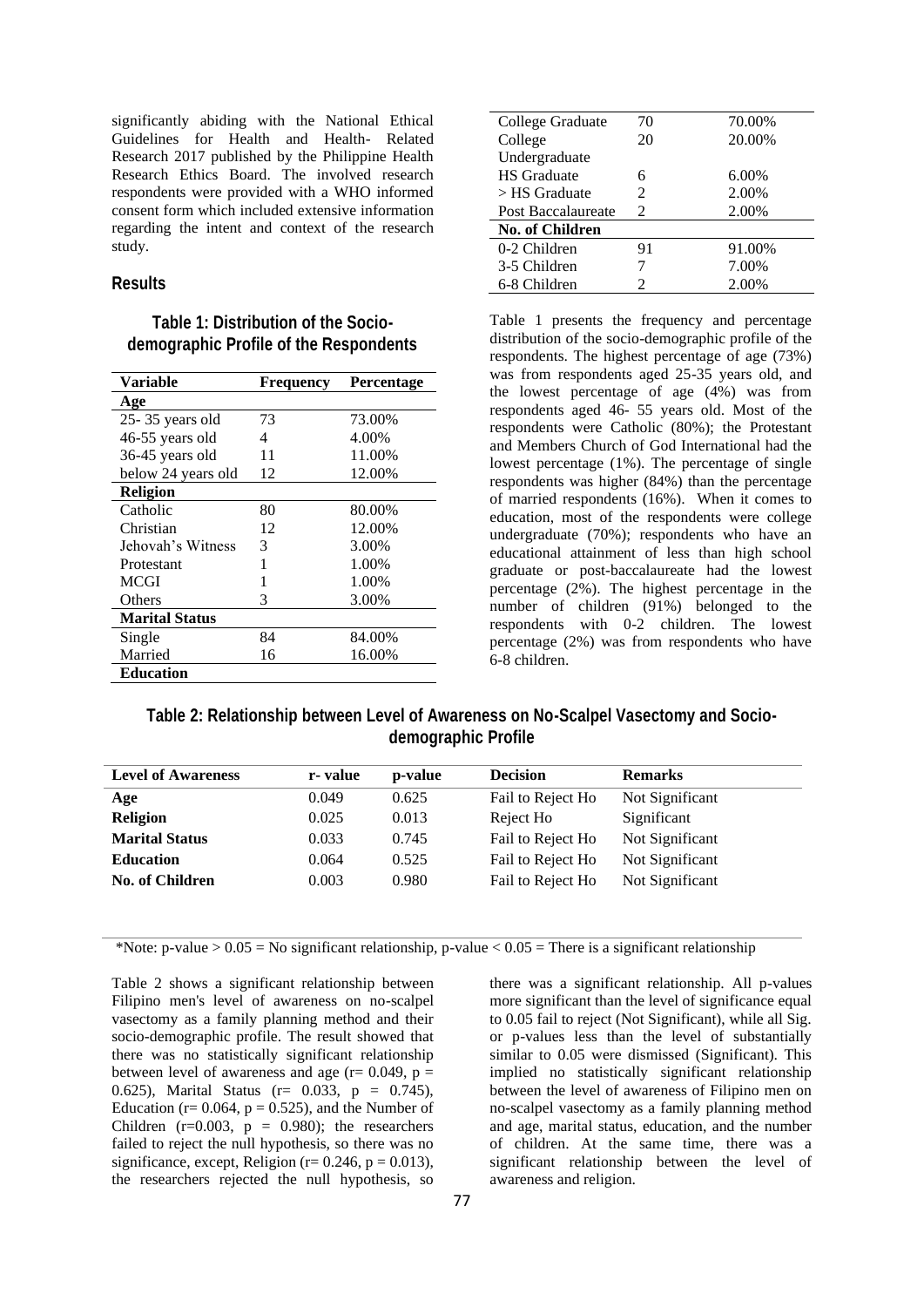# **Discussion**

According to the latest Demography Philippine Yearbook of 2015 of Philippine Statistics of Authority (PSA), most Filipino men in Metro Manila belonged to the age group, young adults, specifically, 25-29 and 30-34 [8]. There are approximately 23% (1,182,400) Filipino men aged 25-34 in Metro Manila in 2015. This is the highest number compared to the estimated 12% (630,054) Filipino men aged 45-54 and 17% (889,012) Filipino men aged 35-44 in Metro Manila. Thus, this means that most of the Filipino men in Metro Manila are from young adult groups. According to the latest PSA census, the major religion in the Philippines is Roman Catholic, with about 80,304,061; the number of Filipino men who are Catholic is 50% (40,707,712). In 2015, the census of the population on marital status, which PSA conducts showed that approximately 34,800,000 Filipinos are single; 54.1% (18,792,000) are men. In congruence with it, the number of married Filipino was lesser than 34,800,000 but not lesser than 30,000,000. When it comes to educational attainment, the Philippine statistic authority presented in the 2015 Census on Educational Attainment that the common educational attainment of Filipino men in Metro Manila is high school graduate with several 1,593,636 (27%) followed by Elementary graduate with several 1,180,586 (21%), this was contradicting the respondents' educational attainment, which showed that most of them are college graduates [9]. Unlike in the year 2015, Filipinos have higher educational attainment now. Universal Access to Quality Tertiary Education Act of 2017 may be considered why Filipinos nowadays have higher educational attainment and can access college education; this law institutionalizes free tuition and other miscellaneous fees in public universities and colleges. Based on the 2017 National Demographic and Health Survey, the ideal number of children for a Filipino family is 3. It is greater than the common number of children of the respondents [6]. However, since most of the respondents were single, it can be suggested that this may be why the 0-2 number of children have the highest percentage.

There was no statistically significant relationship between the level of awareness of Filipino men on no-scalpel vasectomy as a family planning method and age, marital status, education, and the number of children. Hence, it was interpreted that despite having awareness about no-scalpel vasectomy, they would not submit themselves to undergo such procedure for their decisions are being influenced by their religion under their faith and beliefs done in Southern Gana implicated that their religion is heavily influencing men's decision towards availing contraception particularly vasectomy [1].

Furthermore, some of the community members believed that they would have a sin or contravention against their God that is highly adhered that indicated beliefs have grounds to control the decision making of men because of the belief that it may cause health deteriorations [3].

# **Conclusion**

Majority of the respondents were under the religious sector of Roman Catholic, which is highly opposed to promoting vasectomy or any type of contraceptives. Most of them are single and college undergraduates. It was also concluded that their respondents were aware of the vasectomy and that their awareness is overall fair. The common denominator is religion, having 86% of the Philippine population as Roman Catholics. Thus, even if men are aware of it, they would not try the procedure due to various factors that affect their decision making and acceptance of the contraception method, contradicting one study which implies that socio-demographic factors influence the decision making of men and their awareness about the vasectomy procedure.

#### **Recommendation**

The following information regarding Filipino men as part of the community's awareness, culture, and demographic profile characteristics may act as a gap to provide culturally congruent care that suppose a fundamental reason for the low prevalence rate of utilizing the no-scalpel vasectomy procedure as a family planning method. On that note, addressing these characteristics specifically among Filipino men, the researchers will be able to yield recommendations about improving no-scalpel vasectomy health programs and promotion established by the government and the organization that is culturally conforming and congruent.

# **Conflict of Interest**

The author states absence of opposition against any monetary credit, professional or personal interests that may inflict to the objective or work presentation of the research manuscript.

#### **Acknowledgement**

The researchers would like to express their deepest gratitude to the research adviser, research assistants, to the partnered hospital, and to the respondents for their help in conducting this study.

#### **References**

1. Adongo, P. B., Tapsoba, P., James, P. F., Tabong, P. T., Stone, A., Kuffour, E., Esantsi, F. and Akweongo, P., (2014). ""If you do vasectomy and come back here weak, I will divorce you": a qualitative study of community